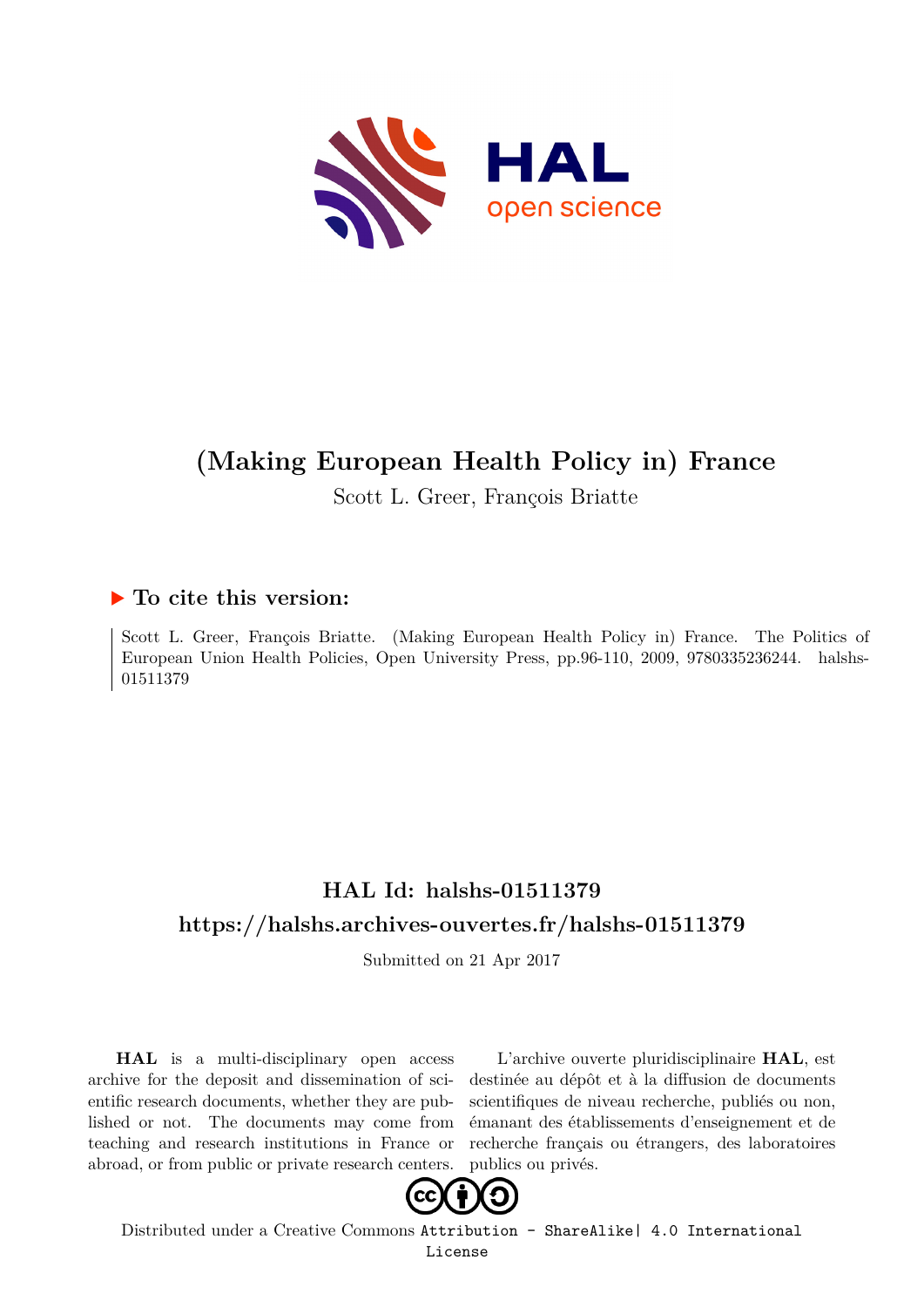## **Chapter Seven: France**

France shares a paradox with the UK: its highly unified state and political culture has a tradition of independent action that often takes badly to European constraint, but that same highly unified state and political culture underpin an effective model of engagement in EU health policymaking. It is no surprise that both member states are regularly accused of hypocrisy. It is virtually written into their constitutions.

### *System and stakes*

France is an "excellent ideal type... as an example [of] clashes of 'state-centric' national political systems with the pluralistic multi-level system that is the European Union" (Szukala, 2003) French concern with the integrity and sovereignty of its state, runs the argument, make the extension of European competencies is in itself something of a problem for many French policymakers. Expanding EU competencies reveal the basic tension between Europe as a strategy for French projection and Europe as a threat to French nationality (Sauger, 2008)

Of course, that picture is a bit too neat. France is changing, as many books have argued, with debate often focused on whether France is becoming less state-centric and nationalist, or whether the old pictures were overdrawn (Kassim, 2008; Smith, 2006). But relative to the other member states in this study, France is certainly distinctive for its generally diplomatic approach to EU policies, its centralization, and its effectiveness.

#### **System**

Health care in France is administered through a statutory health insurance model, mainly financed through payroll contributions and regulated through negotiations between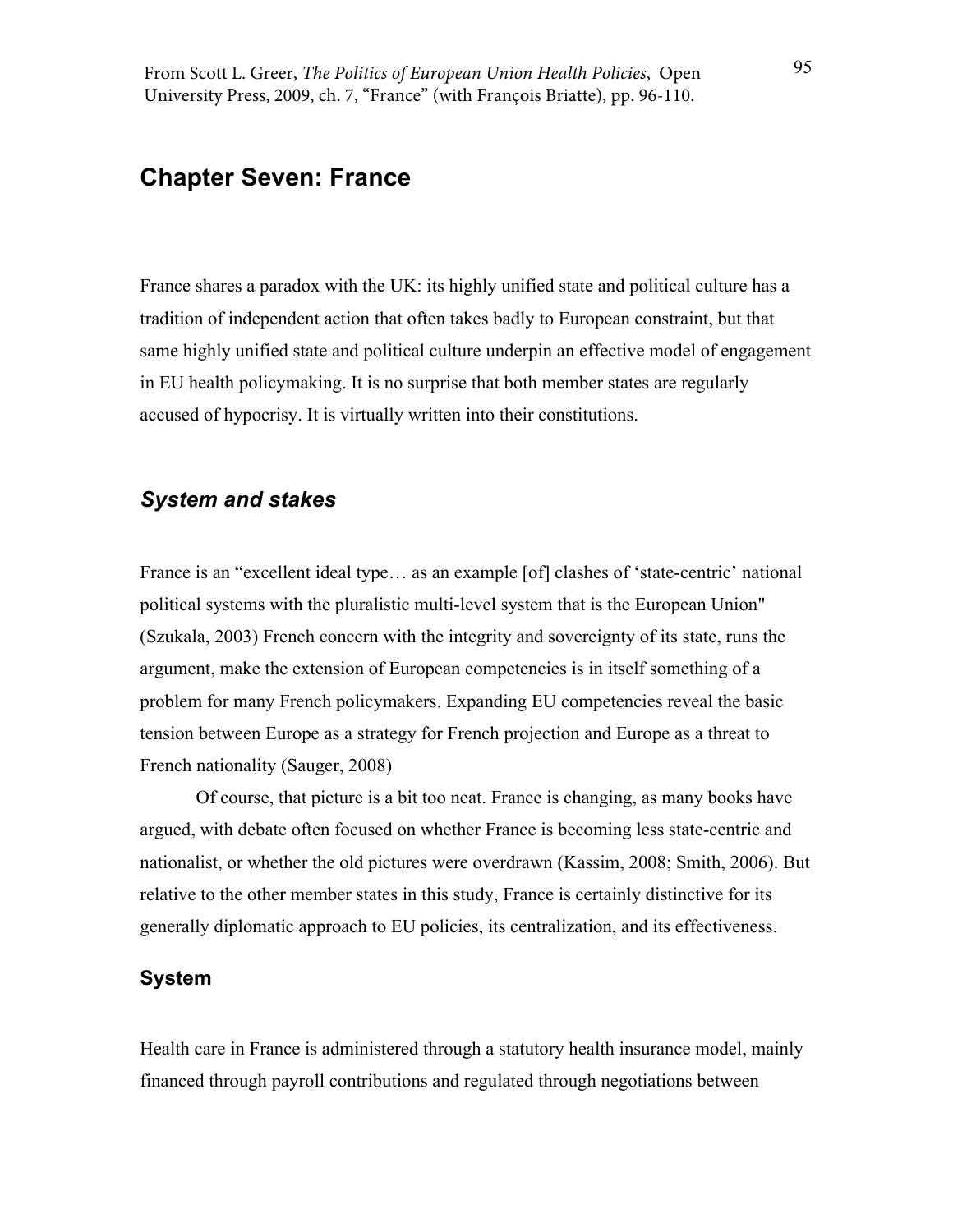sickness funds, representatives of the medical professions and the state. 85% of the population belongs to single large fund, the *Caisse Nationale d'Assurance Maladie*  (CNAMTS), placed under close state supervision. This specific institutional arrangement reflects a long history of compromise between the demand for universal coverage and specific claims from mutual aid societies that predated the demand for universal coverage in the post-war context (Dutton, 2007; Palier, 2005). Recent reforms have accentuated the state-controlled character of the French health system by creating a national union of sickness funds directed by a higher civil servant appointed by the government (Franc and Polton, 2004). There is also an increasing element of tax finance and universality in the French system, since the CNAMTS now provides means-tested basic and complementary coverage to the poorest part of the population on the basis of residence (Hassenteufel and Palier, 2005). The result is that power in the French health care system, as in many other aspects of French public administration, tends to stick to the centre, and local actors put a great deal of effort into finding ways to influence the decisionmakers at the centre.

The social insurance nature of the system, and the concomitant freedoms of providers, are also the basis of most of the problems France might face in health care. Patients' free choice of doctor is an essential aspect of health care which recent gatekeeping schemes have made more costly in some circumstances, yet left intact in principle. The private sector plays a crucial role in health care supply, as most ambulatory and specialist care is delivered by liberal practitioners, whereas hospital care is also delivered by publicly owned and privately owned entities. Traditionally, the Ministry of Health regulates and provides some capital and core funding to the hospitals while the sickness funds reimburse doctors and treatments directly.

#### **Stakes**

This system is obviously vulnerable to competition law, state aids, and public procurement challenges. A set of legal and associational rules constrains what providers can do and operate while there are variety of public sector subsidies to hospitals that make them competitive and cross-subsidize the less profitable or more costly services. Working out how to maintain solidarity – risk-pooling – under anything like EU public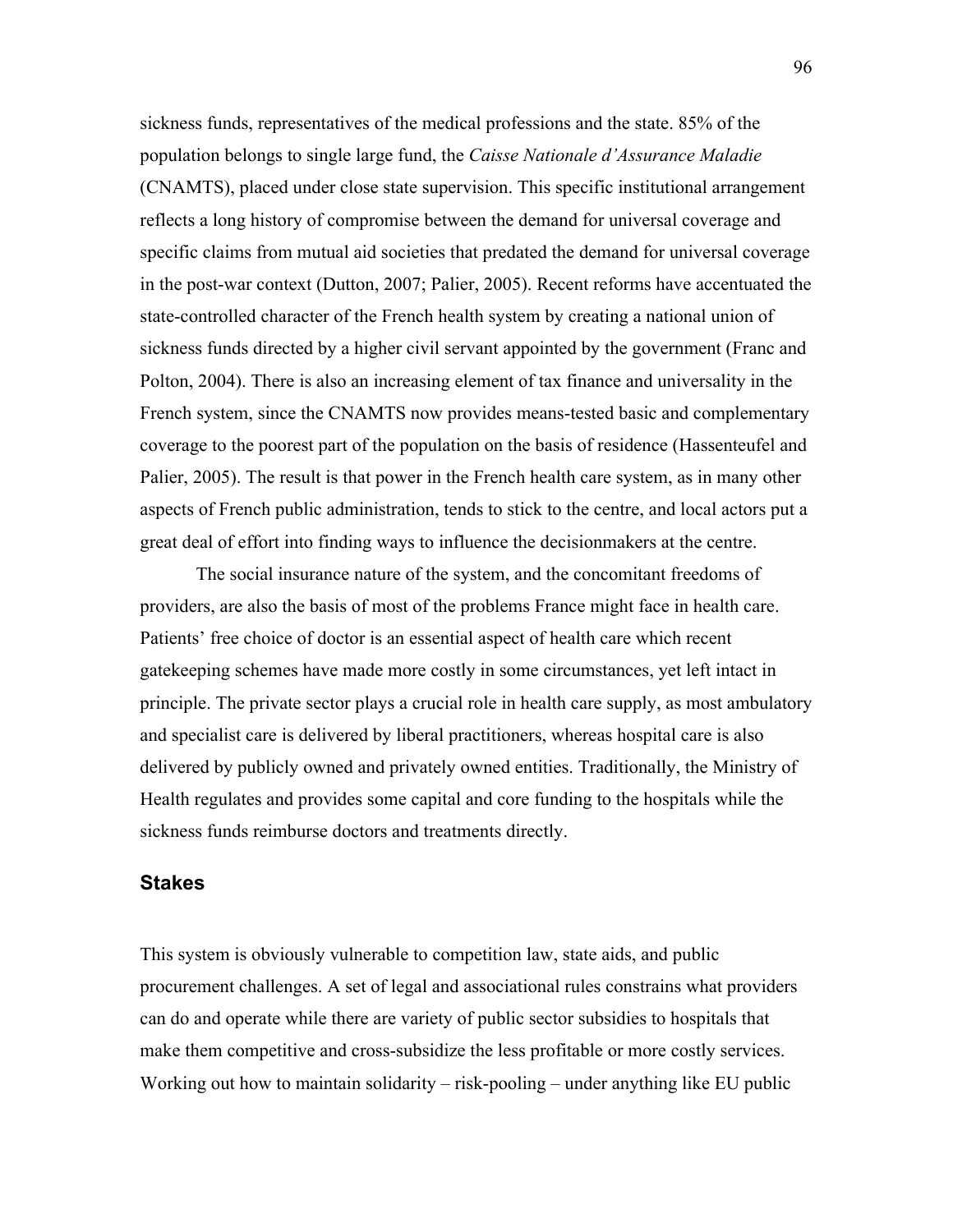procurement rules is a major headache for French policymakers. Patient choice of provider combined with local subsidies to the municipal hospital might make for a satisfactory health system, but it is basically open to the risk that alternative providers will try to open the market and challenge the subsidies or limits on medical entrepreneurship. Likewise, the French reliance on supplementary health insurance for co-payment means that an important part of its health care system is subject to EU regulation of private insurance (Thomson and Mossialos, 2009).

France is less vulnerable to the problems of patient mobility (formally, since the *Vanbraekel* case), although it has had to pay compliance costs because the simple French system of reimbursing providers does not translate easily across borders (for adaptation to date, Inspection générale des affaires sociales, 2006b:335-388). In the areas with a high degree of patient mobility – and every one of France's land frontiers has a noticeable amount of it – there is a tradition of agreements governing cross-border mobility (Harant, 2006). Some of them date back decades, and many are overlaid with high-profile "Euroregions" that receive EU funding and publicity for their ability to surmount borders. French policymakers – and their German counterparts – thought these relationships were stable, technical, and not very interesting (relationships across the Pyrenees are interesting, and sometimes frustrating, but that is because of intergovernmental problems on the Spanish side).

To what extent is the French constitution open to backdoor change? Probably not much. That is because so much power in health care is still in the hands of the central state. The problem for France and many of the French, however, is precisely the fit of EU politics with its traditional, "unitary" political culture, which is very state-centric and emphasizes access to and the use of state power (Grossman and Sauger, 2008; Smith, 2006). This means that Europeanization might feel more traumatic and produce more transformative effects on policy-making than in other countries that are more used to consensus and less accustomed to decisive action. That feeds into a much noted characteristic of French politics: France is a country where autonomy in itself is a particular value. French policymakers often deny the influence of even less coercive forms of Europeanization such as the Open Method of Coordination, although they can become strategic resources in domestic policy-making (Palier and Petrescu, 2007: 67-69).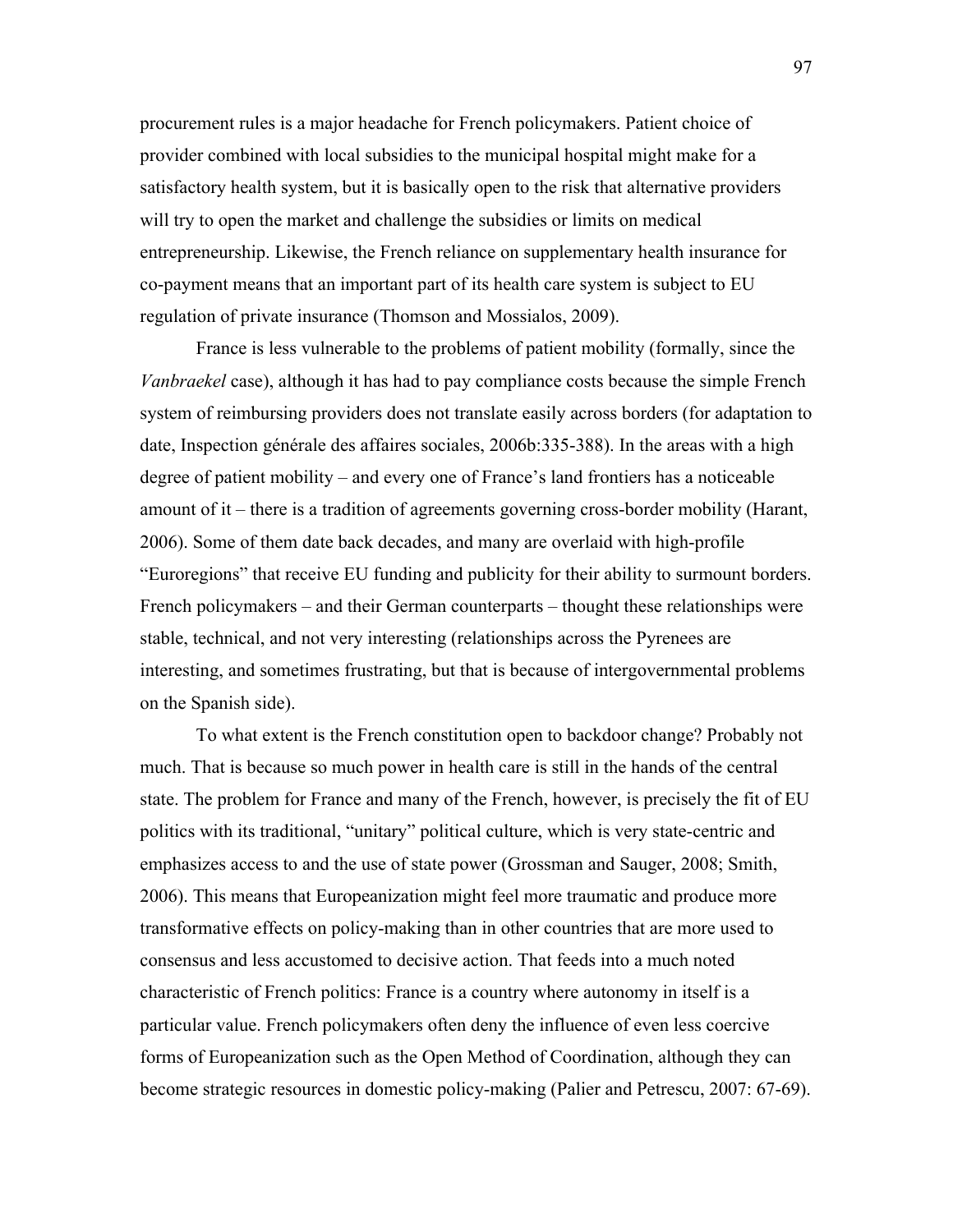French policymakers do not have a basic cultural conviction that they should learn from Europe; they prefer to think of France as a European policy-maker that influences the EU and other states, rather than as a policy-taker (Ehrel et al., 2005; Risse, 2001:228). The stellar performance of the French health system in international comparisons such as the WHO *World Health Report 2000* has led many stakeholders to conclude that there is no reason to get advice from their EU partners or the Commission.

### *Explaining French EU health policy*

French engagement with the EU puts the emphasis on the effectiveness of the French state, putting considerable effort into coordination across not just ministries but also engaging in a heroic effort to coordinate and lead, or at least follow, all the various networks, interests, and lobbyists from France who engage with the EU.<sup>59</sup> In a complex environment such as the EU, with so many ways to fragment Member State governments and draw out professional and social networks independent of governments, this might be enormously effective. And while it will be ultimately futile, because both France and the EU are too complicated, the effort has contributed to French power within health policy and been squarely in a long French unitary tradition.

#### **Constitution**

The French constitution is famously centralized and the French State one of the most famous characters in the whole literature of politics. Believable, if apocryphal, stories abound of French education ministers knowing exactly what each eleven-year-old in the country would be reading at a given time. French centralization is easy to overstate, but in EU health policy France is centralized. Characterizing responsibility at the top can also be problematic in France's semi-presidential system, due to the possibility of "cohabitation" in which the President and the Prime Minister come from different parties. The dual executive model was essentially premised on a level of unified control that it did not create – it gives the Prime Minister (head of government, responsible to the

 $59$  For the classic discussion (Lequesne, 1993)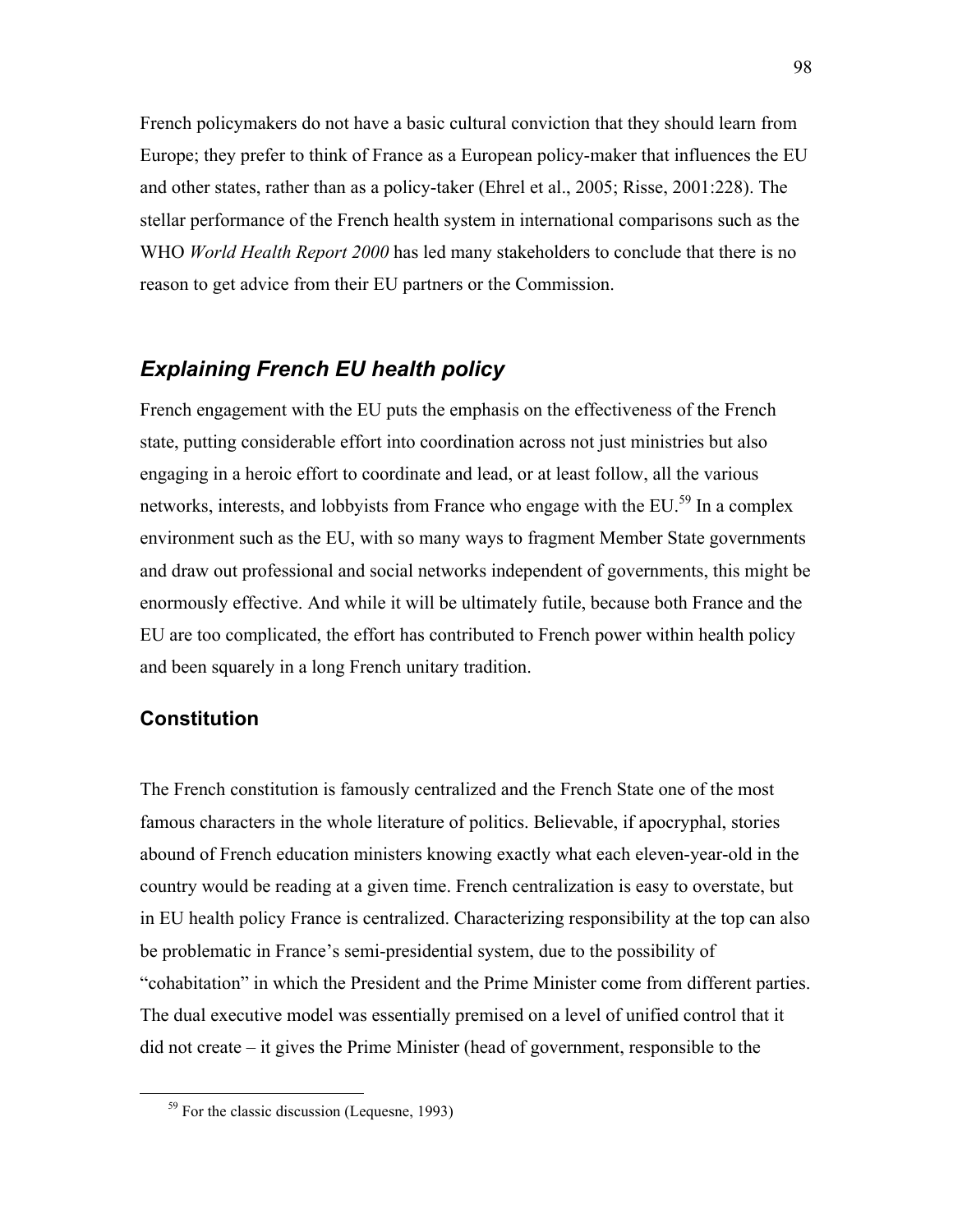legislature) a different base than the President (head of state, elected through a two-round majoritarian system). The relationship between the President and the Prime Minister, who share executive power, is prone to instability when there Prime Minister and President are rivals or even of different parties (Bell, 2000). France went through three periods of such "cohabitation" between 1986 and 2002 (1986–88, 1993–5 and 1997–2002) but after changing election sequencing (so that parliaments are elected a month after the President) it reverted to Presidential superiority (Levy and Skatch, 2008). The President can lead cabinet meetings and therefore make forays into governmental policy even if he or she does not control the machinery of ministerial power or the legislative majority; the result can be conflict with the Prime Minister.

#### **Public Administration**

French public administration is a distinct and enormously influential approach in its own right, one that is little understood by those bred in other traditions but which influence shapes the operations of many states including almost the whole Mediterranean world. Its combination of hierarchy, a powerful state, elite self-preservation through networking, rules as the legitimacy of all activity, and democratic party politics create a state structure that can perplex outside observers. It includes a variety of seemingly contradictory elements: a powerful bureaucracy and a high degree of political influence and appointment; a small elite with a high degree of closure but also a high degree of fragmentation; distinct political and bureaucratic worlds but with considerable traffic across their border (Chevallier, 1997); bureaucratic *corps* united by education that stretch across politics and business such as the elite *énarques* (graduates of the *École Nationale d'Administration*); fierce party politics combined with very long careers that span many changes of government (Rouban, 1999); firm rules, and their flexible interpretation. The *énarques* must coexist with the pharmacist from *Madame Bovary*.

The pattern that emerges from the reconciliation of these contradictions is that France has a very clearly delimited technical level of officials in the ministry. Most of the officials in the Ministry who deal with the EU operate on this level. Their role is firmly subordinate, however, to the political level, which includes the ministerial *cabinet* as well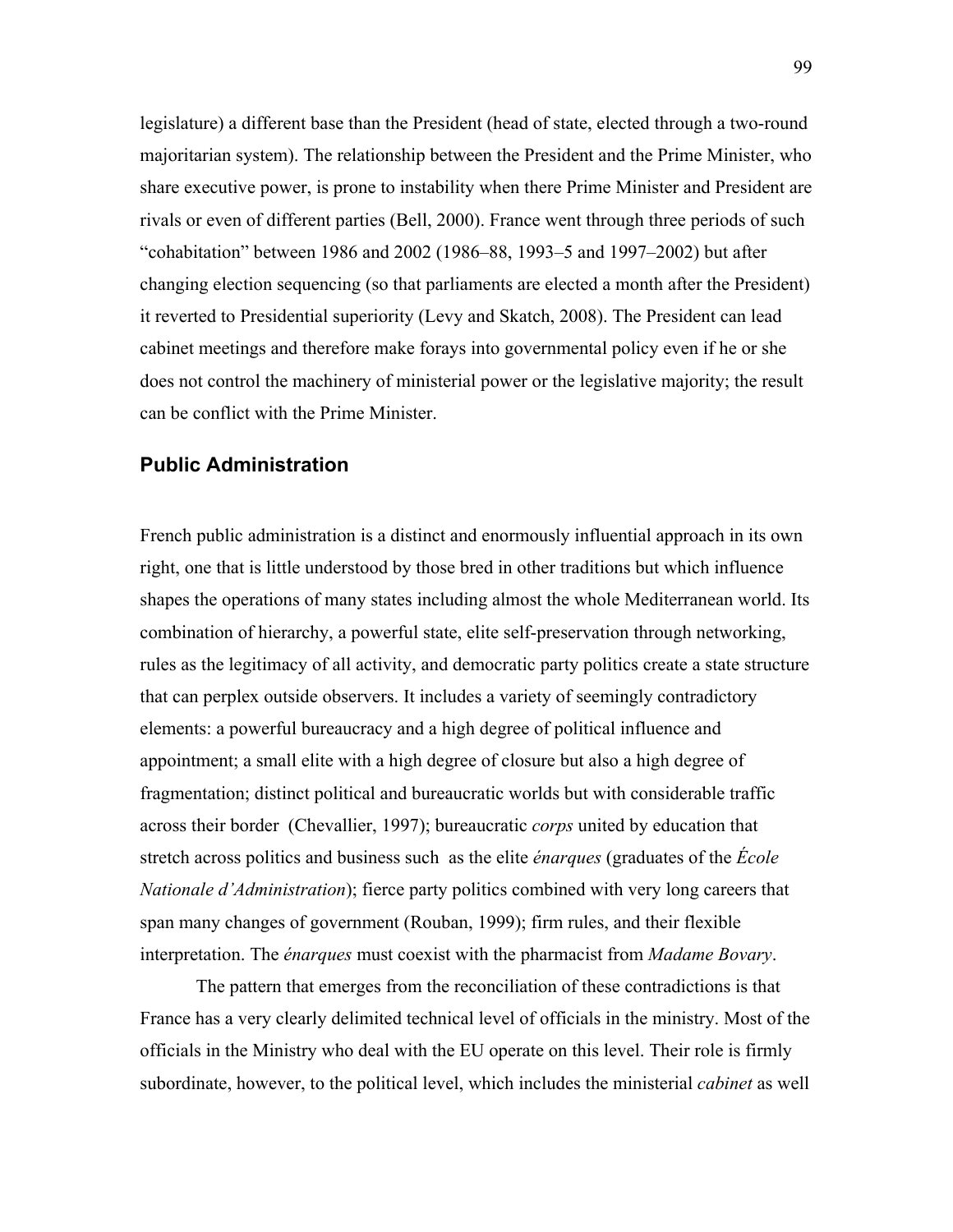as some of the most politically engaged officials at the top. The key group of officials, whose careers tend to land on the political side of the line, are members of a bureaucratic body chosen by education. These *corps* appear throughout French public administration; the corps in health is the Inspectorate-General of Social Affairs (IGAS), as well as former members from the 'social chamber' of the *Cour des comptes* (Genieys and Smyrl, 2008)

Ministerial decision-making usually passes through specific cabinet members as well as through the minister, who are likely to be decisive policy players. *Cabinet* members are often young and from a variety of elite political and bureaucratic backgrounds. They can draw on the department but also have to develop wider networks through French politics, reflecting their position as political generalists rather than technical experts.

The other well-documented, much-lamented, generally overblown, and endlessly confused problem in France is the relative weakness of civil society relative to the state (Rosanvallon, 2004). If French domestic politics encourages interests to develop influence within central bureaucracies in Paris, they might not develop the habit of investing in autonomous lobbyists. Instead, there is a tendency for French interests of all sorts to invest in relationships, formal or informal, with the state (Keeler and Hall, 2001), and French public authorities to be suspicious of professional lobbyists (Grossman, 2005). This is not necessarily a bad thing because it is not at all clear why one would want professional lobbyists. It is just that they are an undeniably important feature of the EU, and that means that a reluctance to lobby means overreliance on the French state. The lack of French lobbying appears to be particularly striking in health; the IGAS, doctors, and other dominant players in the French health system are slow to engage with the EU as lobbyists.

#### **Health ministry**

The very success of the French health care system – which scores well on most indicators and is seen as satisfactory at elite and public levels – is part the reason that the health ministry is weak. Within the State, the fragmented organization of public health services, also a historical constant in France (Ménard, 2006) and fierce competition between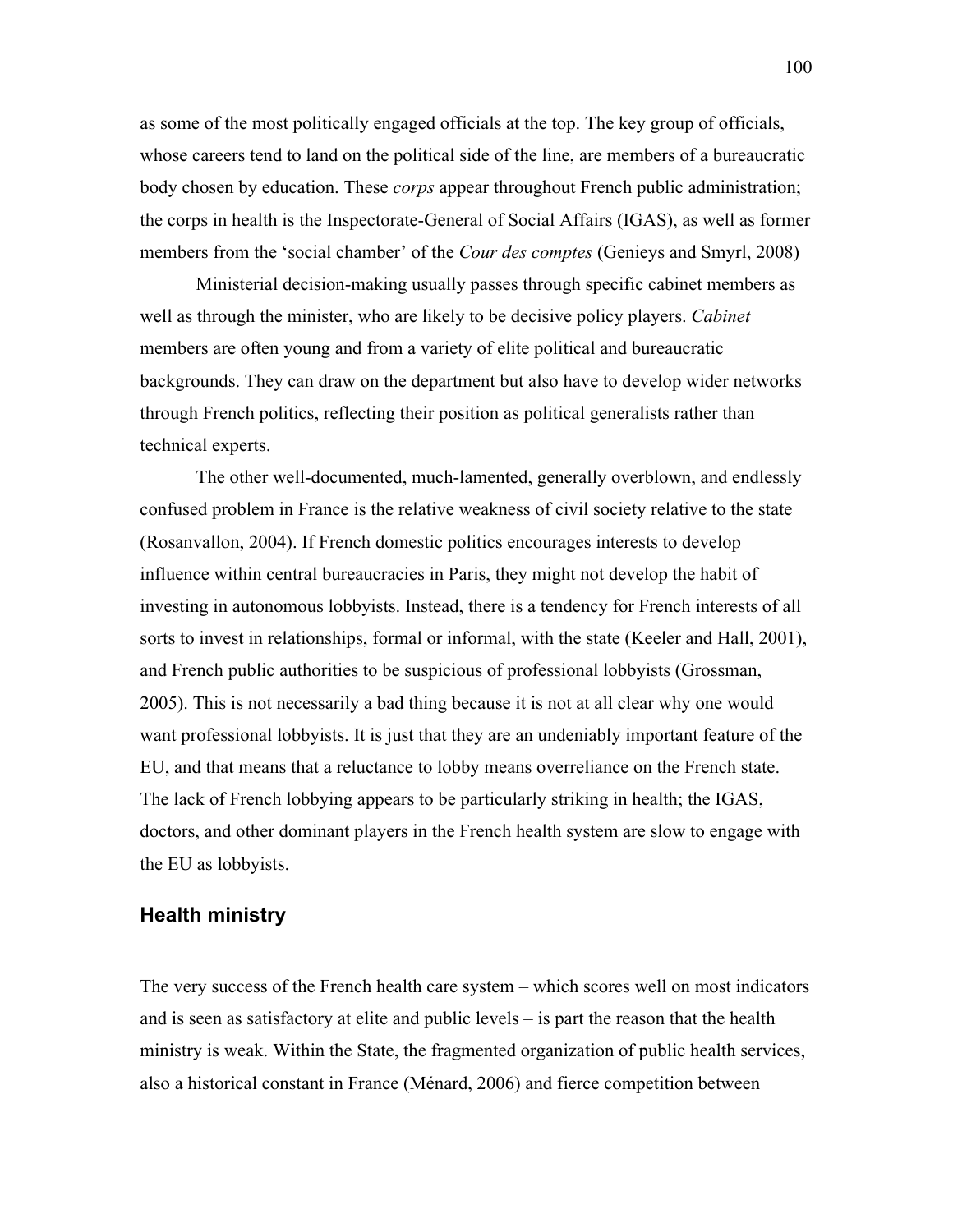agencies means that ministerial capacity over health issues is shared by several structures, among which "the Ministry of Health is not the sole player, and sometimes not even the most prominent one" (Cour des Comptes,  $2004:143<sup>60</sup>$  Despite their heightened control over negotiations of medical fees, health care is not directly administered by state authorities. The Ministry itself enjoys direct control over only a residual part of the total health care budget, since health providers are reimbursed by sickness funds directly. As a consequence, it has been constantly dwarfed by ministries with larger budgets, resources, and political visibility.

Minister of Health is a low-ranking post and the Ministry's place in the bureaucratic structure of the French state is also low-ranking. The Inspectorate-General of Social Affairs (IGAS), the relevant corps for the ministry, is low-status as French bureaucratic *corps* go, and the National School of Public Health (ENEHSP) often thought to be the school for those whose test scores were not good enough to get them into the *École Nationale d'Administration* (a perception as important than any truth). Furthermore, the Ministry's implementation administration at the local level is staffed by public health inspection doctors who are kept in low esteem by their clinician peers (Inspection générale des affaires sociales, 2006a).

Fluctuating ministerial boundaries reflect this weakness; the Ministry of Health alternates between being paired with worthy issues that ordinarily do not receive enough attention (such as the needs of the disabled or voluntary sector activities) and being paired with social affairs. Social affairs is another area that the state does not always directly administer and that the bureaucratic elite perceive as a "professional dead end" (Eymeri, 2001; Genieys and Smyrl, 2008)(BOX 7.1). Between 1997 and 2002, health was left to junior ministers who were subordinated to an overarching (and, under a leftwing government, prominent) Ministry of Employment and Jacques Chirac did not include a health minister in his first government, in March 1986.

#### BOX 7.1 ABOUT HERE

 $60$  The dilution of responsibilities and mandates entailed by such vague ministerial frontiers plays a role in explaining the occurrence of major public health scandals in France, such as blood contamination (Chevallier, 2005; Morelle, 1996; Steffen, 2000)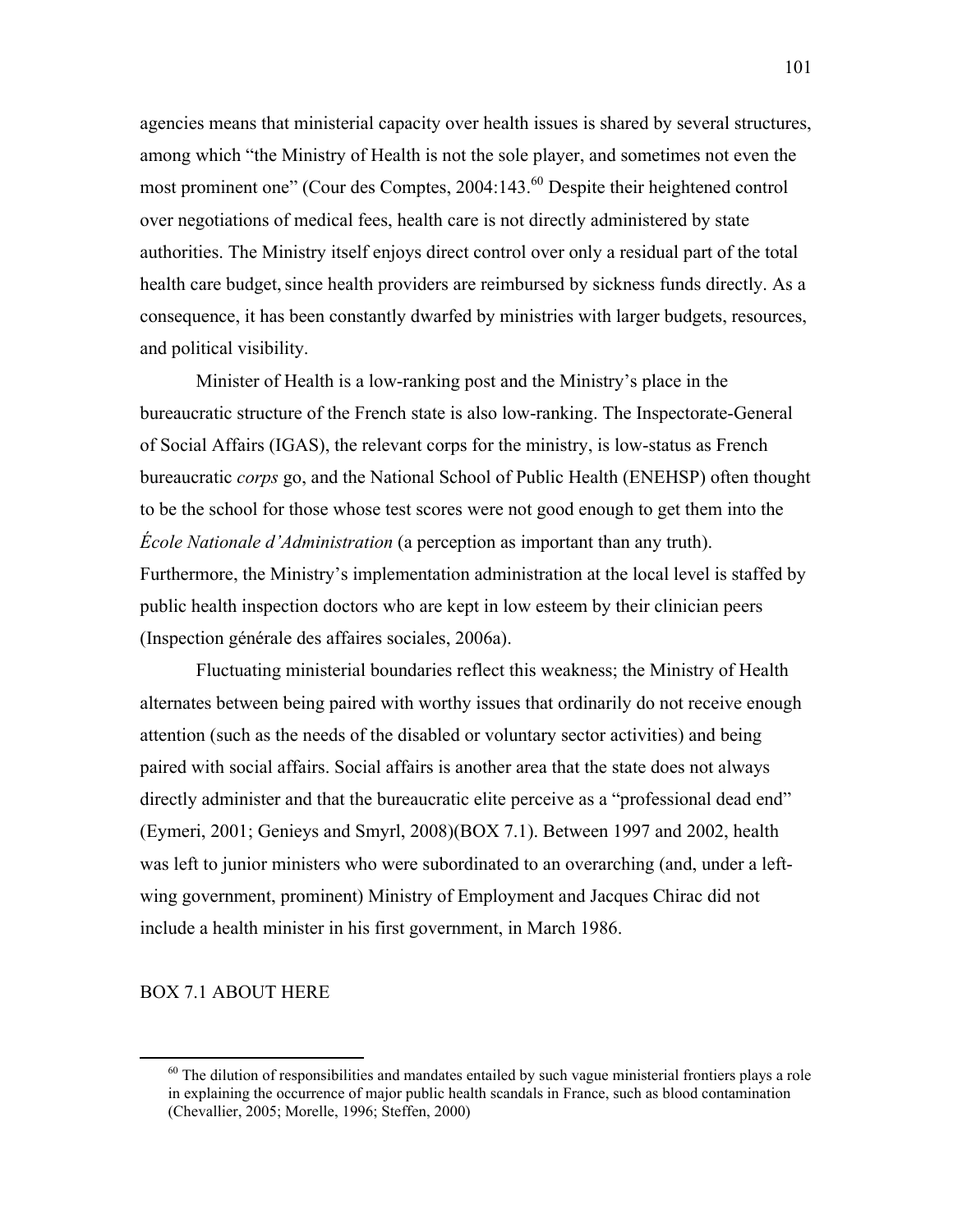#### *The French EU model in health*

The French model of centralized public administration combines with a very clear geopolitical stance that emphasizes the state's power, autonomy, and international figure. Not only does the French approach to administration emphasize hierarchy and unity (even if it is latent); the French approach to international and European affairs emphasizes the unity, coordination, and effectiveness of the state. To a large extent, French policymakers tend to adopt a more "diplomatic" approach, jealous of sovereignty, disinclined to view the EU as just another layer of lawmaking, and prone to act as a unified state on the European and world stage (Balme and Woll, 2005; Drake, 2005).

#### **Diplomatic**

This emphasis translates into one of Europe's most sophisticated and determined coordinating mechanisms at the diplomatic level. At the bottom are the officials of the Ministry of Health (and Solidarity). The international affairs unit of the Ministry, the Délégation aux Affaires Européennes et Internationals, collects and organizes information about proposals, impact analyses, and possible political issues as well as keeping a watch on implementation. But in keeping with the role of political, rather than civil service, appointees at the top, the ministerial *cabinet* engages with strategic, political issues and is able to draw on kinds of political power and connections that technical officials lack. So interministerial conflicts in the formulation of an EU line might get picked up at the technical level, but unless they are simple misunderstandings they are likely to be referred to the political level.

The next body in the chain linking the ministry to the EU is the Secretariat-General for European Affairs, the  $SGAE^{61}$ . The  $SGAE$  is a central unit attached to the Prime Minister that is responsible for coordination- i.e. collect information about all events that might influence France and determine French goals and strategies. However surprising it might be to those accustomed to the British and French administrative

 $<sup>61</sup>$  "Le SGCI est donc un de ces lieux aux où se bricolent dans les routines du quotidien ces objects</sup> sacralisés ont pour nom "intérêt général", "volonté de l'État", "politique de France"". The appeal should be obvious. (Eymeri, 2002:150).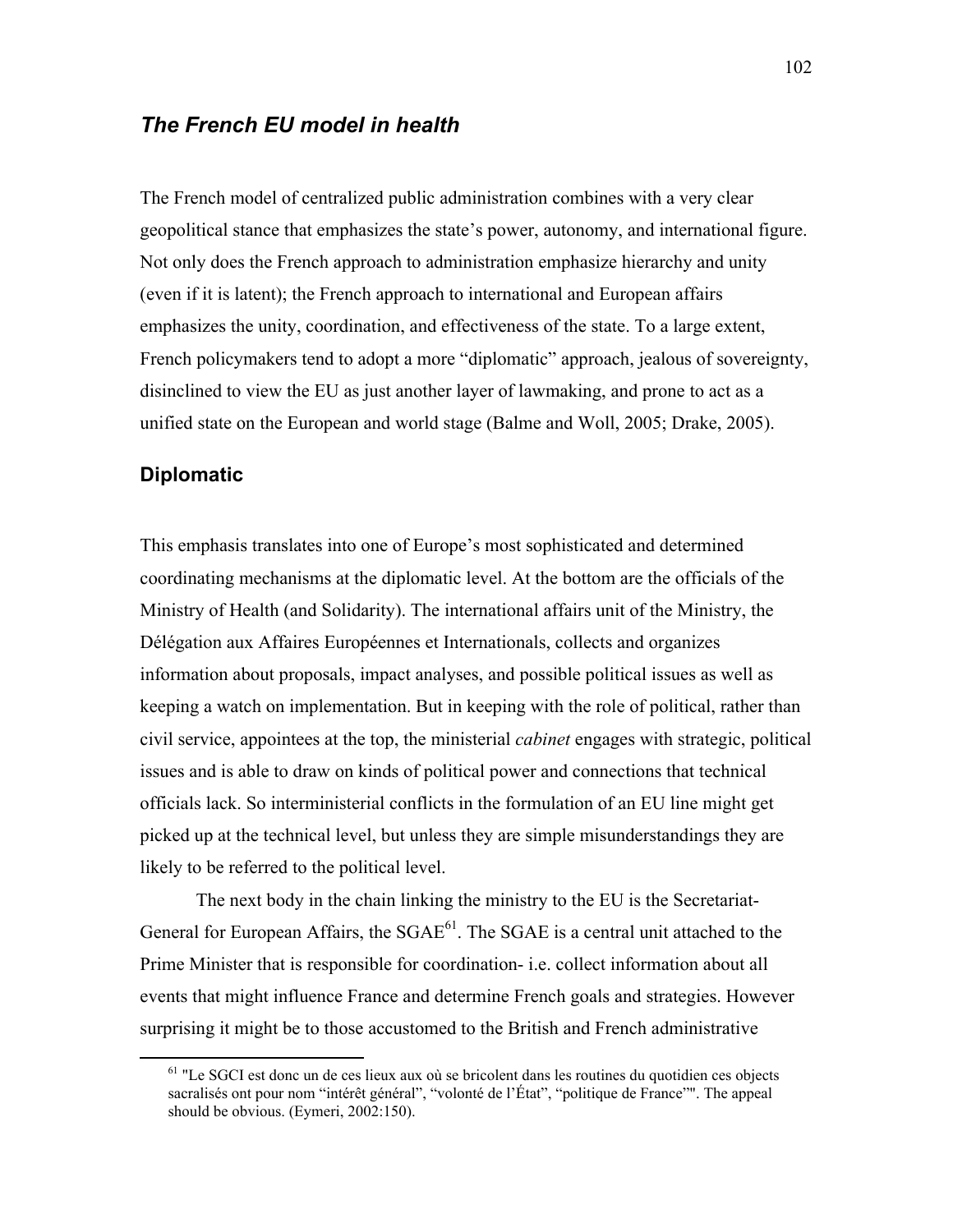traditions, a powerful and relatively autonomous central coordinating agency such as the SGAE, with a serious claim to handle all EU policy is the exception, not the rule in Europe.

The SGAE predates the EU itself, but it was reorganized in 2005 (Lanceron, 2007) in response to problems with implementation of EU law and the general discontent discussed in a report led by Admiral Lanxade (Commissariat général du Plan, 2002) that described the situation as "acceptable, but with more and more difficulties." The report criticized France for many of the same things that other member states reproach themselves: problems of communication with Permanent Representation, badly organized priorities, bad use of experts, and "a deficit of strategy". The subsequent changes did not fundamentally alter it; many of them simply increased clarity about what it actually did (including its new, and much more understandable name SGAE).

The SGAE does what most EU coordinating units aspire to do. i.e. coordinate between ministries, provide expertise on all aspects of the EU (including access to personal networks), transmit information, and encourage strategy if not formulate it. It also has a role, more salient since 2005, in tracking the transposition of directives. That was in large part the motive for action; Lanxade's "acceptable" situation might not have deserved change had it not been for embarassment with the poor French transposition and implementation record, and the SGAE has a relatively large unit tracking implementation of EU legislation.

The SGAE is an elite administrative unit, made up mostly of officials on shortterm secondment from across the different ministries (mostly finance and economics) who are gaining central experience as part of rapid career progression or who were unhappy in their home ministries (Lanceron, 2007). It distributes papers about EU developments and hosts constant meetings at which ministries agree the French position on diplomatic-level questions; if no agreed position emerges, it will refer the question to political levels.

The specific arrangements that connect the SGAE, Prime Minister, President, and various ministries including Foreign Affairs tend to change at the top with each President and Prime Minister. Analyses of diplomatic-level French EU policy tend to focus on the different configurations of President, Prime Minister, and head of SGAE (whose title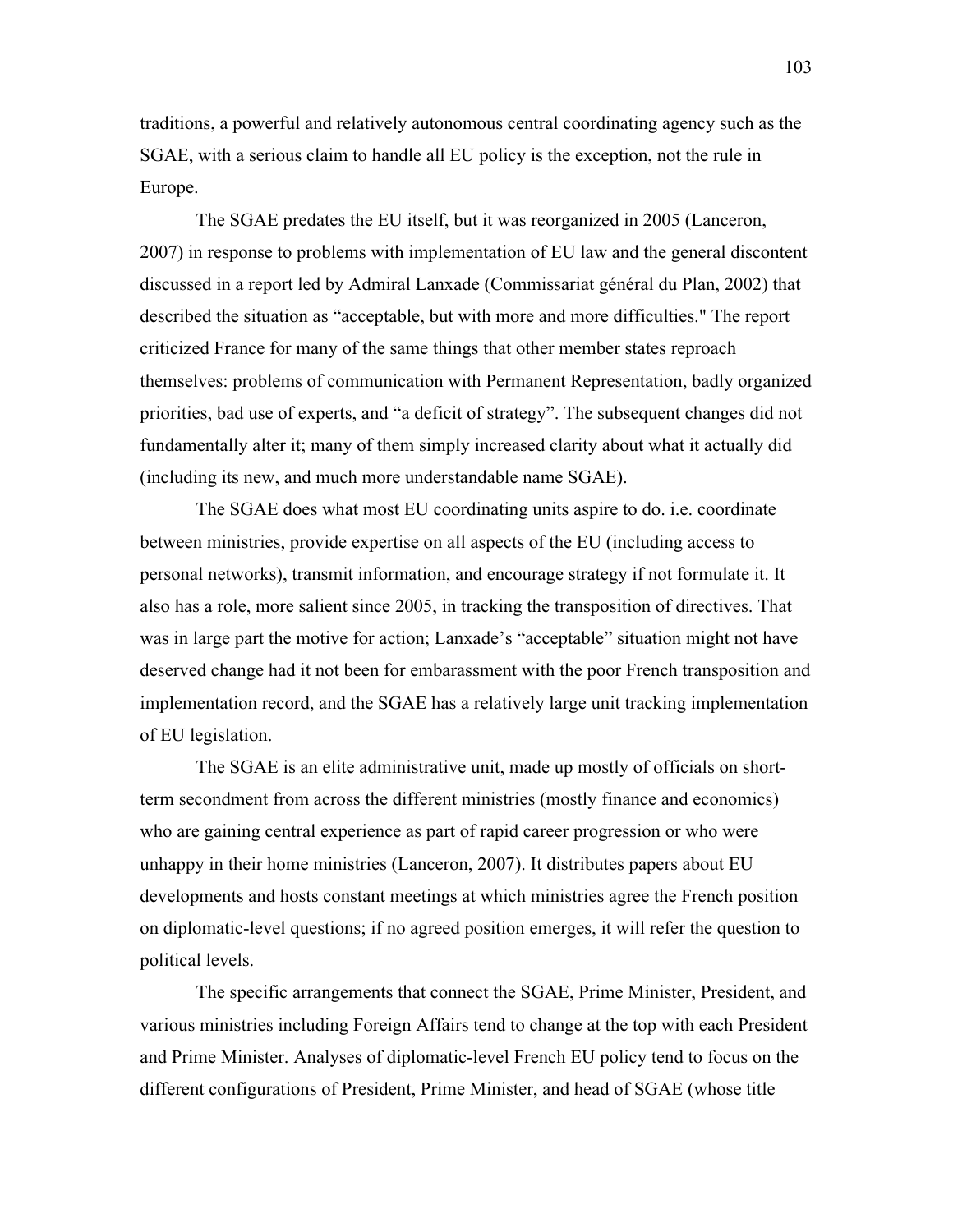changes) (Hayward and Wright, 2002; Lanceron, 2007; Lequesne, 1993). Paying attention to personalities and the political power of each individual is crucial in this kind of very elite analysis.

So far, cohabitation and tensions between Matignon (the Prime Minister) and the Élysée Palace (the President) have not spilled over directly into health. The main reason is that specific EU health issues have not received much attention from Presidents. EU health policy might have begun with a "Europe Against Cancer" initiative proposed by French President Mitterrand, but most health issues have not been sufficiently highprofile to engage presidents. But even if the bureaucracy does not change much, the effect of changes in the President or Prime Minister "changes everything", as one interviewee said. It does this because these are small units that are closely tied to top politicians, and so the autonomy and efficacy of coordinators and ministries is affected by the presence or absence of unpredictable countervailing, or even dominant, powers across the river in the Élysée palace.

These problems do not normally affect the everyday flow of paper and work on ordinary EU law. The SGAE is the guardian of the French state's views and votes, and is good at coordinating and forcing meetings to resolve issues on which there is divergence; beyond that, it is able to coordinate a wide range of general policy stances. Finally, day to day coordination is ensured by the simple fact that the SGAE transmits all the formal papers (emails) to the Permanent Representation. Naturally this volume of email allows some issues to slip, but the SGAE takes its gatekeeping role seriously enough to prevent most nontrivial contradictions.

The French Permanent Representation in Brussels, then, provides the personnel who attend key meetings and handle the work of the diplomatic level. The health desk officer at the French Permanent Representation is seconded from the Ministry of Health. This increases the technical skill and connection with the ministry of the Permanent Representation, which in principle improves the connection of France with health debates at all levels. Like all Permanent Representations, its members pick up tactical and policy information that allows them to influence decisions in Paris. But their autonomy is relatively limited because Paris is more capable than most member states of formulating a *detailed* line and imposing it. Some EU representatives attend Councils with only vague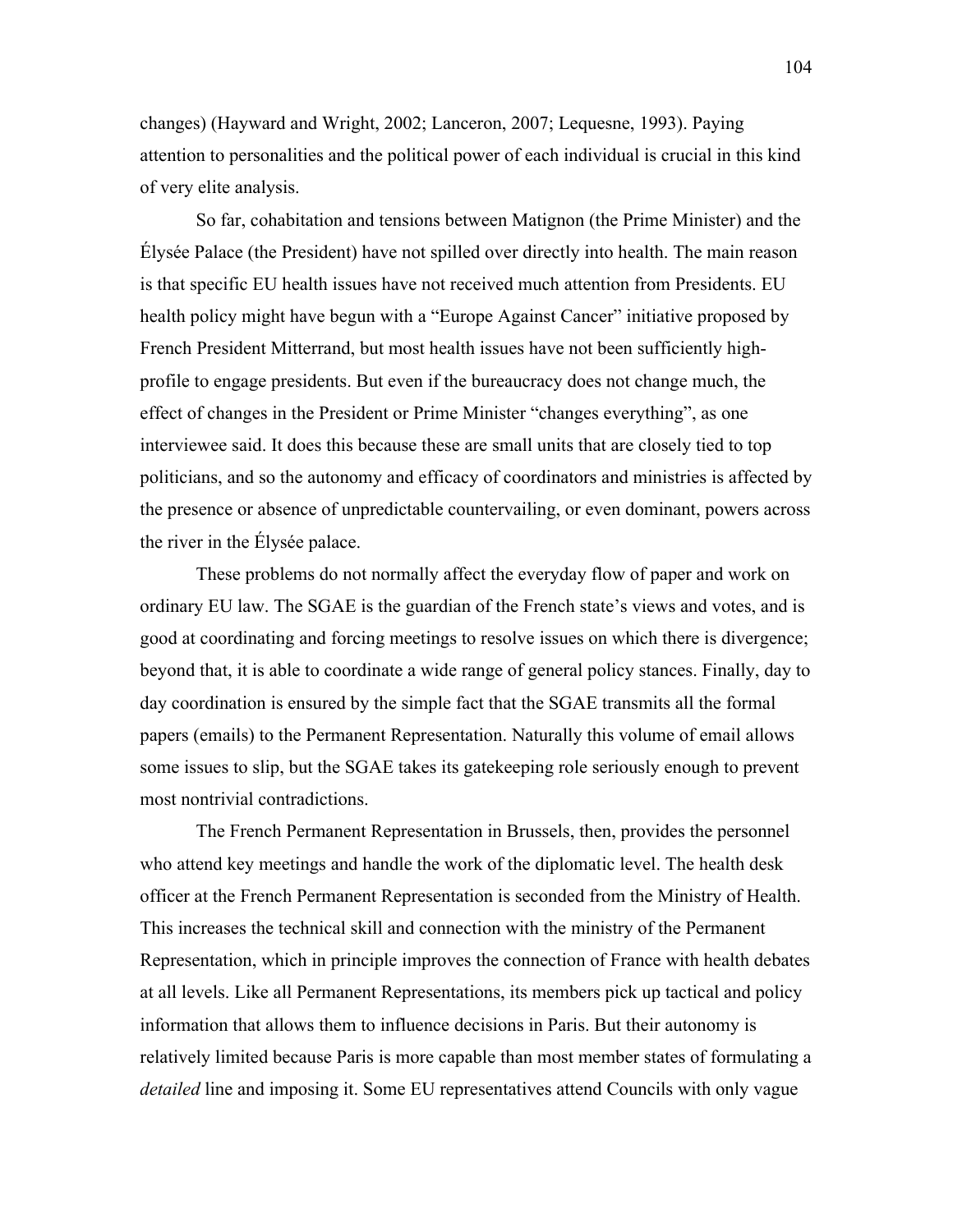(or sometimes no) orders. That is very rare in France. The machine does its job; there will be a *dossier* and a position and the Permanent Representation can focus on promoting it.

This diplomatic effectiveness, and tendency to view the EU as a creature of states with France as a leader, also affects the French response to EU legislation once it is passed. France is a habitual non-implementer. An extensive study found that there was serious variation between groups of countries in their approach to implementation; while a few Scandinavian countries were fast and faithful in implementation, most countries would use their margin to delay or alter directives in response to domestic political pressures. France was one of a small number of countries that would, essentially, ignore major EU legislation (Falkner et al., 2007). This partly reflects technical problems in transposition, and partly struggles by and within the French legal establishment (Mangenot, 2005), but the existence of technical problems of transposition reflects a traditional French skepticism about implementing EU law. It appears that the SGAE's increased role in following transposition and changes in the balance of power within the French legal profession has improved the situation with regard to legislative compliance, but that does not mean that France does well or has lost its tendency, relative to the other states in this study or the EU as a whole, to forget transposition and implementation.

#### **Departmental**

As with all countries, the departmental level increases the difficulty of coordinating because the informational advantage enjoyed by each ministry justifies a relatively high degree of ministerial autonomy. Without the discipline of the Council vote and other formal institutions of the diplomatic level, the role of the central coordinators at the SGAE is much smaller.

When health policy is at the departmental level, the Ministry is in the lead. It is the home of the technical civil servants who can assess the impact of EU policy ideas and who will often have ideas for their improvement, and it is the source of many of the experts and officials who represent France in all the various health policy forums, such as the High Level Group, Open Method of Coordination proceedings, and the Platform on Diet, Nutrition, and Physical Activity. French theory as well as practice emphasizes the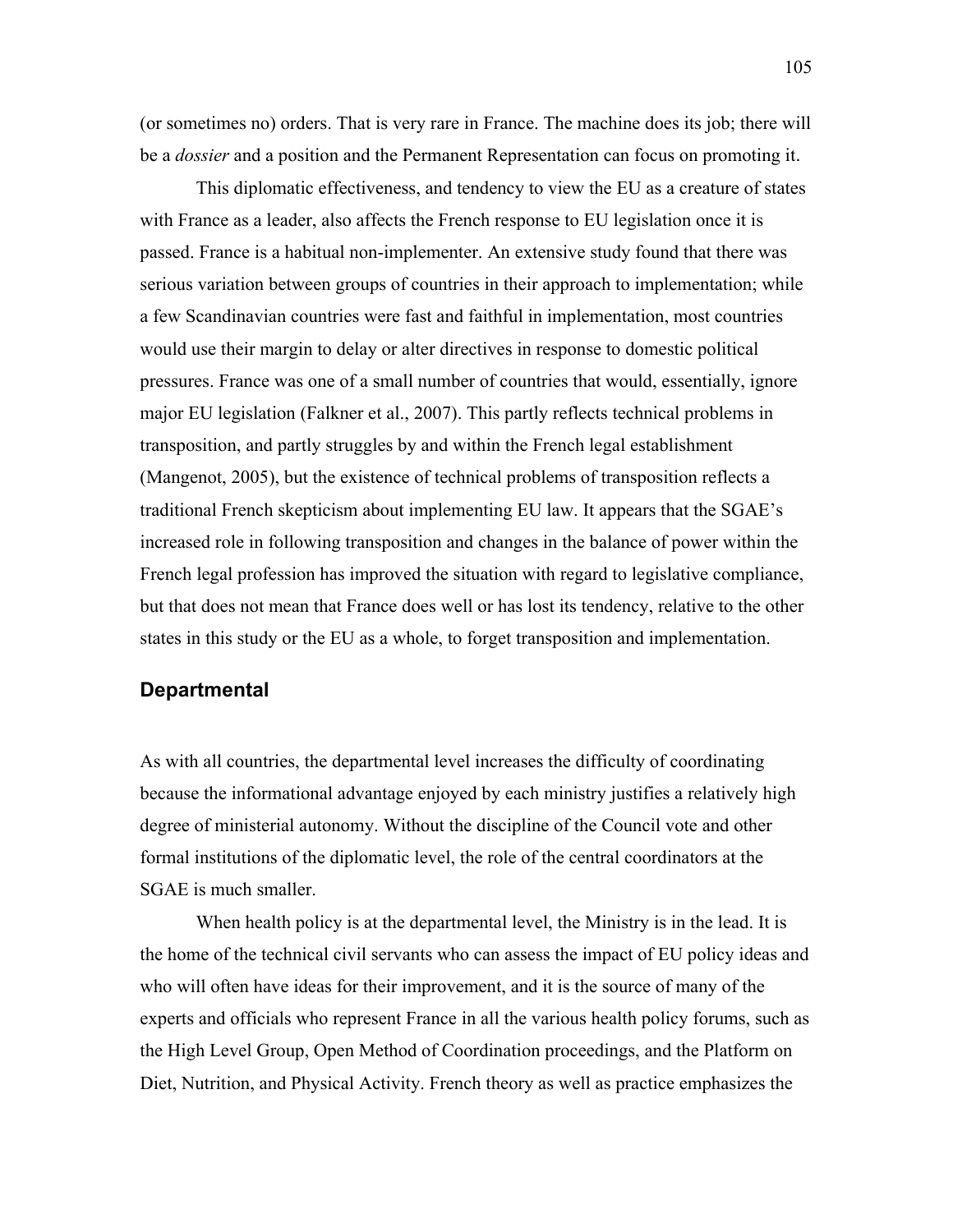formal distinction between departmental and diplomatic activity. In a given meeting of the High Level Group or the OMC, it is ministries speaking, not the French state. As with other states, the demands on central coordinators would be overwhelming if the SGAE and Permanent Representation had to be interested in every meeting across the EU. Further, the value they would add would be very low because, as generalists, they would be incompetent in specialized meetings of experts in agriculture, telecommunications- or health.

The Ministry seeks internal coordination in departmental affairs as well- which above all means more effort than other member states put into trying to keep officials from "going native" in Brussels networks. The same ladder of people responsible for EU affairs, who are found quite far down in the bureaucratic hierarchy, leads to the Ministry's coordinating unit. That unit nurtures the EU experts and tries to interest the rest of the ministry in its work, facilitates experts' trips to Brussels for EU committees and meetings, and identifies the French representatives and experts to attend meetings of groups such as the OMC or Platform on Diet, Nutrition, and Physical Activity.

The coordination process means that the ministry officials and associated experts all know the French "line" and might have clear guidance- both as an overspill from the high-level coordination and also because the presence of a European advisor in each ministerial cabinet, and a ministry of health official in the Permanent Representation connect the ministries and the general French approach. The problem of the French ministry is that like every other health ministry it has a relatively parochial culture shot through with the technocratic internationalism of scientists or other professionals. This means that the international specialists can be an irritation to others, one more group asking for time for issues whose importance might not be clear. It also means that there is a permanent tendency for there to be a gulf between international and line officials. There is ultimately no way to get rid of the tension between EU knowledge and health knowledge, or between time spent on the EU and time spent on the health system itself (which might be easier to justify to politicians). The French model invests relatively heavily in EU specialists within the health ministry and thereby tries to snuff out the problem of officials who focus on substantive policy and undercut diplomatic aims when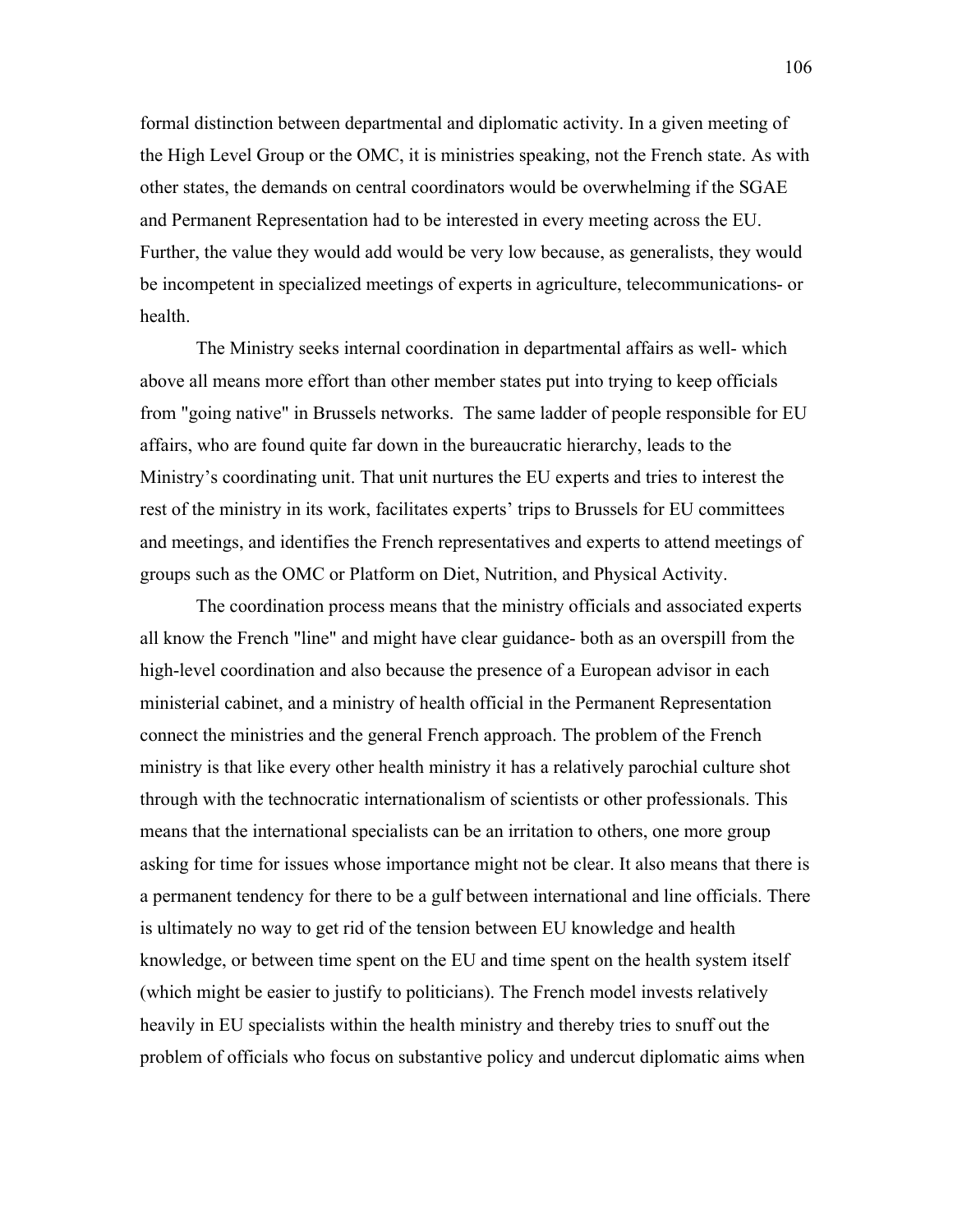they are in Brussels. In other words, it tries to resist the centrifugal tendencies states experience at the departmental and deliberative levels.

#### **Deliberative**

At the deliberative level, the lack of a European culture in the ministry dovetails with the relative weakness of non-state French lobbying, and, one interviewee said, a general lack of a "European culture" in France or at leas French health policy. Compared to some countries (Germany, the Netherlands, the UK), or compared to the French presence in other policy areas,the French are not very visible or present at informal or semi-formal EU health policy events. This is especially the case with events conducted in English. The effect of common French non-participation in the broader Brussels health policy debate is to heighten the centralization of French representation; the state is what speaks for France.

The traditional response is to rely on networks of French citizens in the EU institutions. This is a well-developed system for placing French citizens in important positions and keeping in touch with them and is run out of the Permanent Representation and the SGAE. In health, it has had some important members including a long-lived Director of DG EMPL and the head of the Cabinet of the Health Commissioner in 2008 (as other member state representatives noted when I asked about French influence on health legislation).

But this kind of individual lobbying, however effective at steering the Commission, has its limits in influencing broader debates. This means that the lack of a general European culture in France creates problems at this level. No health ministry sends officials to every seminar and debate in Brussels; no health ministry would write the kinds of papers or lobby Commission officials in the way that works so well for lobbyists and experts at the deliberative level. French officials attend high-level conferences and participate in Brussels debates, but their ability to participate in the clash of ideas is limited by the special treatment that a representative of a member state will always receive (it is easy to watch: at public events, they are constantly approached by questioners trying to infer the state's thinking). The real problem is simply that French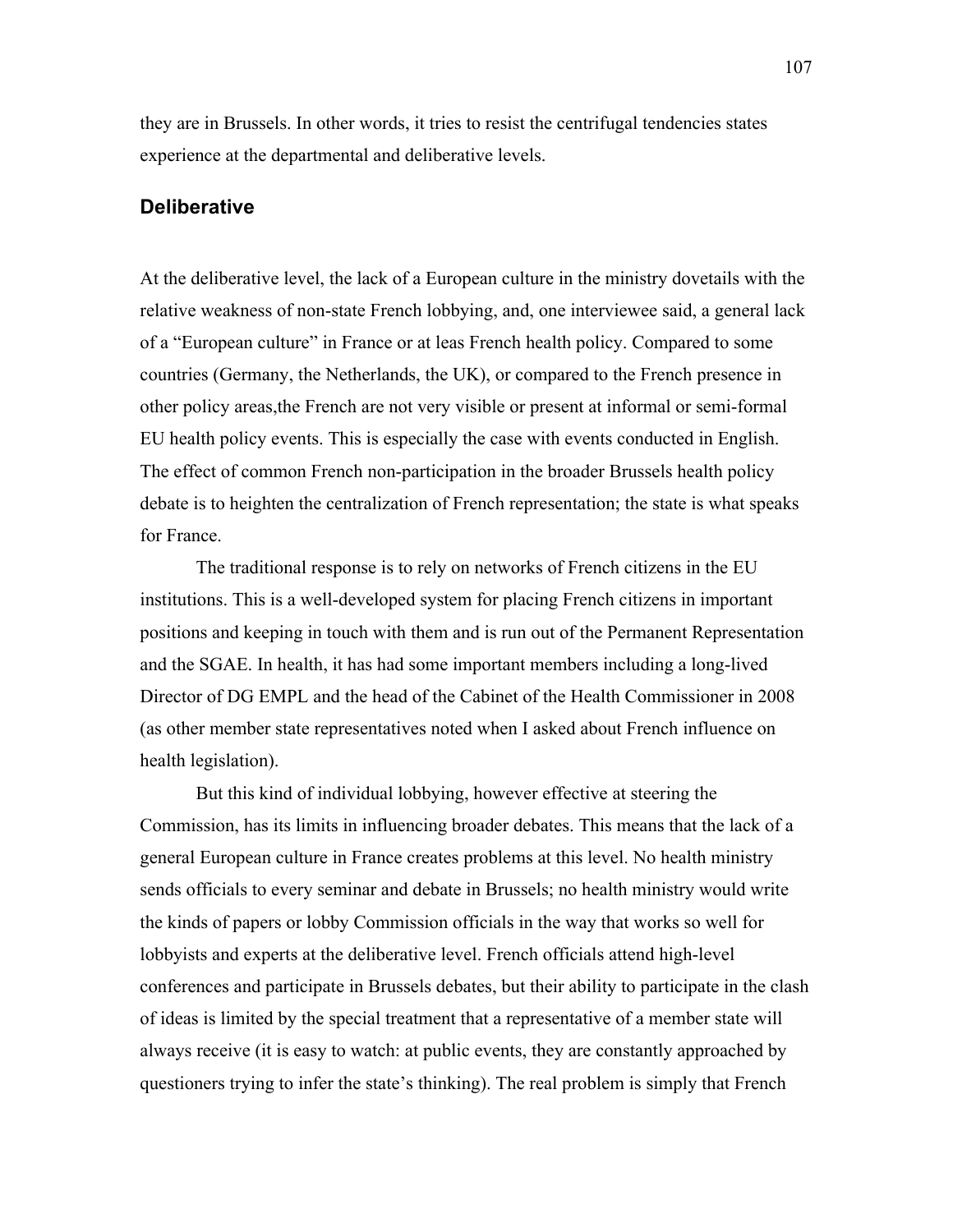health organizations are, perhaps because of statism, and perhaps because of reluctance to lobby, not major actors in Brussels health lobbying. And statism at the deliberative level is always a problem.

Perhaps the issue that captures the strengths and weaknesses of the French approach to EU health policy is the issue of Services of General Interest. From the original Article 16 that underlies the concept to the continued prominence of the idea, France has been important in holding it up and promoting it as a general solution to a number of problems as diverse as utilities and health care regulation. An attractive idea, its political plausibility has often come from only two sources: DG Employment and Social Affairs (which otherwise cedes the internal market more completely), and France. Some interviewees from other countries laughed when I asked about the whole concept and made jokes about it being a French device to subsidize its giant utility companies. The idea lives on, in large thanks to France, but it is not winning the battle of ideas or setting the agenda. Again, that might be partly due to the weakness of the French outside of their state. Services of General Interest has a much harder time as a concept if it lives only at the diplomatic and occasionaly departmental levels, simply because that is not where the clash of ideas happens in the EU. The clash of ideas is in the fluid and often time-wasting deliberative level, and that is where France is not very visible.

## *Conclusion: Informed, Coordinated, Nimble?*

France demonstrates something simple but important: it is possible to develop a unified system that will have a worked-out position on almost everything and allow a high level of tactical action and strategic calculation, though it takes a great deal of management and work. The Ministry of Health has a chain of people working on EU issues that reaches further down its internal hierarchy than in any other state we studied, because that is required to gather information necessary to formulate a good dossier on any issue. The result is that French officials are less likely to "go native" in Brussels, the French state has more knowledge of what the French are doing in Brussels- and the French develop a characteristic hard-bargaining style that some of their own EU specialists called "arrogant" or even "autistic" (Costa and Daloz, 2005). Among other benefits, it